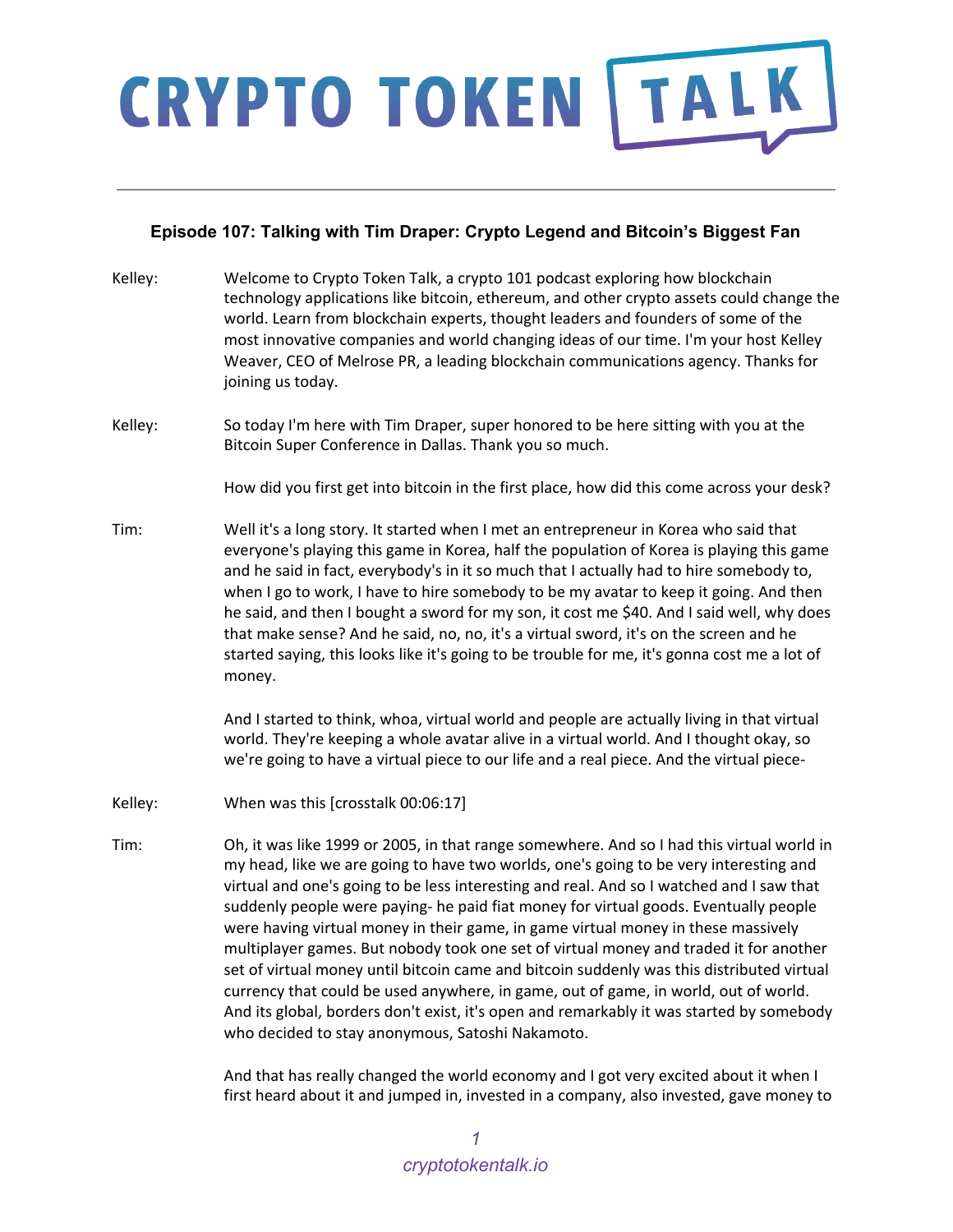a guy to go mine me some coins. And he mined me the coins and they went to this place called Mt. Gox and that's where they were stored and the mining was a little tricky. He used some of the money to create an ASIC and the people who built the ASIC actually used the ASIC before they shipped it to him so they could do the mining in front of him. And during that time bitcoin went from \$4 to \$36, so we didn't make very much on that.

And then Mt. Gox disappeared the money and we- and I thought that was the end of bitcoin. I thought, well forget it. It was a great experiment, I was just, too bad. But bitcoin only dropped in value that day about 15%.

Mt. Gox was the biggest trading system for bitcoin. And it completely disappeared the money and they still had a market for bitcoin. And I thought wow, people really need this and then I did some research and I realized well, there's un-banked everywhere. Half of the world economy is un-banked and nobody wants to bank them because they have this big problem that the banker pays about \$200 per account just to keep up with all the stupid regulations they have to keep up with. And so they don't want these smaller accounts and so they keep a guaranteed population in poverty because they can't participate in the world economy.

Well bitcoin offers those people the opportunity to play in this world economy. And so we are now getting the creativity of another three or 4 billion people who were previously un-banked and couldn't be a part of the world economy. And so that, I jumped in, this is a huge thing, I realized that sure I lost all that bitcoin but I've got an opportunity to continue to participate, so I invested in a whole bunch of interesting companies. Eventually, we invested in Coinbase and Ledger and a lot of these trading companies around the world and then we started investing- and then I bought a bunch of bitcoin in the auction when the Silk Road guys got busted.

It's interesting, criminals should beware, because the blockchain is a permanent record and maybe you don't get caught as the money comes in but as soon as the money goes out you're gone. And so my guess is that this is gonna be a much safer way to operate and criminals are going to be easier to catch. So this is really changing everything. I got excited about that and then people started to talk about Ethereum and some of these other possible ICO's and I jumped into Tezo's and Bancor, right off the bat. And they were enormously successful because there was so much pent up demand for an alternative.

- Kelley: Alternative to bitcoin?
- Tim: Yeah, because bitcoin was for so long, it was the only game in town and now there are many others. Long term, I think bitcoin will be the standard, they've had a five year lead, they will incorporate all the features and it'll be the first one we use to buy coffee at Starbucks.
- Kelley: You're saying bitcoin will?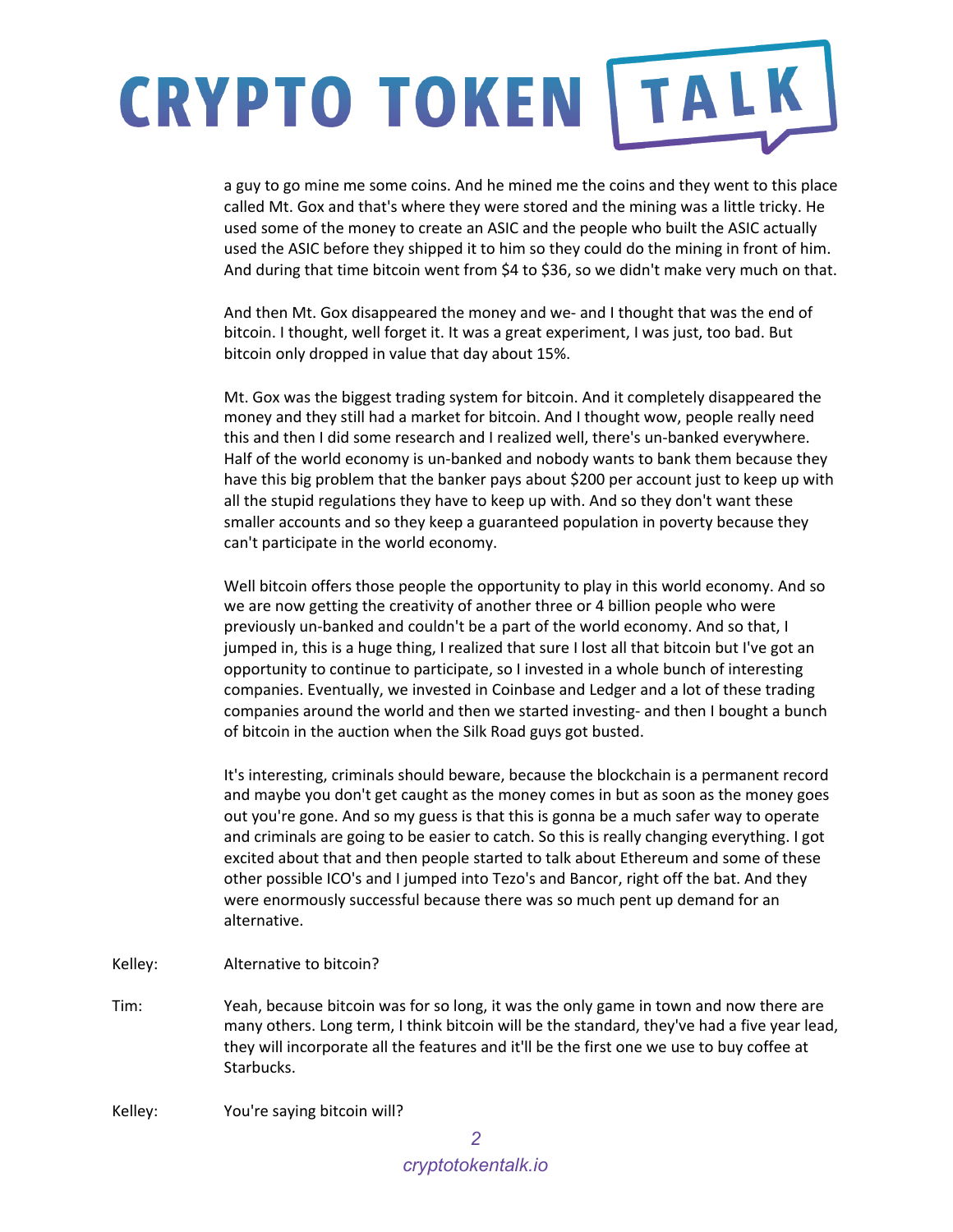Tim: Oh, absolutely. I mean, if you're going to create a credit card right now, you'd create it on bitcoin first. And so all of the infrastructure is built around bitcoin and so I think that'll be the center one and then there will be the other ones who have specialties and alternative coins that are better for one thing or another. So I think they're going to do very well too and some of them will do extraordinarily well and some will merge out or just dissolve. So this is a really exciting time, the world needs it, somehow all of these governments have controlled us with the currencies and we didn't even know it and now we actually have a currency that's global and can move with us. I met a guy and he said, my family's fortune has disappeared three times in my lifetime and I'm only 30. And he's Argentinian. Kelley: Is that Wences Casares? Tim: No, no. It's Sebastian and he runs Ripio now. And he said it just disappears and it disappeared three times and I'm only 30 years old, well [inaudible 00:12:54] says he's a little older. Kelley: I thought so, when you said that earlier, I thought it was Wences and I was like, oh, he's younger than I thought. Tim: Right, and so anyway, he said so we don't care if there is a little volatility in the currency, we know the Argentinian peso is going to fall. So we know that's going away, so if there's any currency that looks like it's going to have some volatility, it's fine as long as generally it's flat or up and so bitcoin, now, I've got this new way of looking at bitcoin as the- when people say isn't it a really volatile currency, I think, no, it is the future currency. All of the other currencies are volatile as they fall away. As people decide they're not going to use those, they're going to use bitcoin and so they are volatile against bitcoin. And I got this spam that came to me and all the prices were in bitcoin and you couldn't even convert, and I thought wow, that is really, that's the beginning of something. Kelley: Yeah, do you think that one day will use, you know, how we use the US dollar as a unit of measurement against other currencies, do you think that one day that will be bitcoin or another crypto asset? Tim: Well, it's the way I'm looking at it now. I look at bitcoin against all the other currencies and I'm actually looking at fiat currency as stuff that in five years we're not even going to value. So I think, bitcoin will continue to be valued more and more and more as time goes on, as the network of bitcoin users grows, as the acceptance in retail grows, it's just going to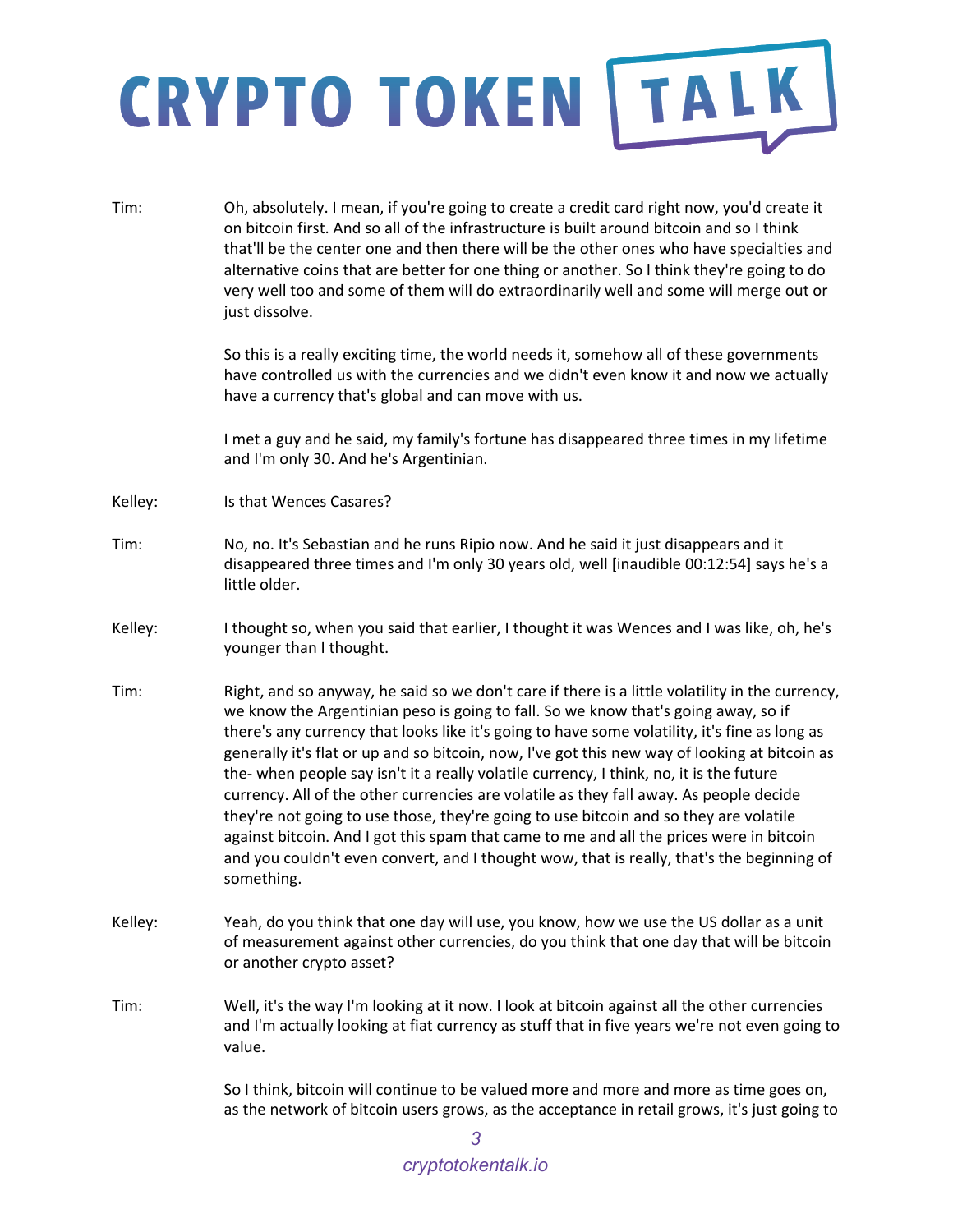get more valuable, while these fiat currencies are going to sort of fall off in usage and in value.

- Kelley: Bitcoins had some scaling issues as of late, but you mentioned a couple of key historical events like Mt. Gox and then Silk Road and bitcoin did survive, is that sort of your feeling for the future, like bitcoin's going to continue to-
- Tim: Yeah, whenever there is a new technology bitcoin will bring it in. It won't happen immediately and there will be winners of coins that come and do something new, but then bitcoin can bring that technology in. Sort of the way Microsoft did way back when, they knew software would come up, there would be a new WordPerfect package, then they created Word. There was a Lotus 123 and then they created Excel. They brought them all in to Microsoft and that was how it worked. Well, now you've got bitcoin, it's kind of the Microsoft. And as these new technologies evolve they will be brought in to be a part of bitcoin. There's a lightning network now and that speeding up bitcoin and now it makes it so that you can make really fast trades in bitcoin. And so that problem was solved and so there will be other problems and they will be solved by some entrepreneur or within the chain, within the bitcoin blockchain, and then they'll be added to it.

And so that's my expectation for how we evolve. The big change though is going to happen in governments because governments have to compete for us and that is going to change everything. They now realize, they don't have this stranglehold over us because they own the currency and so now they've got to think in terms of how do I serve my people.

Government service is a word we haven't really heard for many, many years, but 20 years ago I remember hearing bureaucrats saying how can I improve your life, how do I improve your business, how do I make your household better, how to improve your children's education, what can I do for you? That's what local governments used to do for us. Now it doesn't feel that way, it feels like they come to us and they say, have you filled out the form, have you gone through TSA, have you ... All these things that make you feel like you're at the mercy, like you're a prisoner of this government.

And as I mentioned recently, free governments create prosperity and wealth, so they create wealthy countries. The US has been free for many, many years and has become the wealthiest country in the world, whereas controlling governments, those that have too many regulations, who beat down their citizens, they become poor.

- Kelley: That's a good point.
- Tim: And we have a country in the US that is trying to delicately balance the fact that they've got too much bureaucracy, too much regulation, but they're trying to encourage innovation and eventually they're going to have to realize hey, where in competition, we got a deregulate, we've got to make it more free here. Because they're going to watch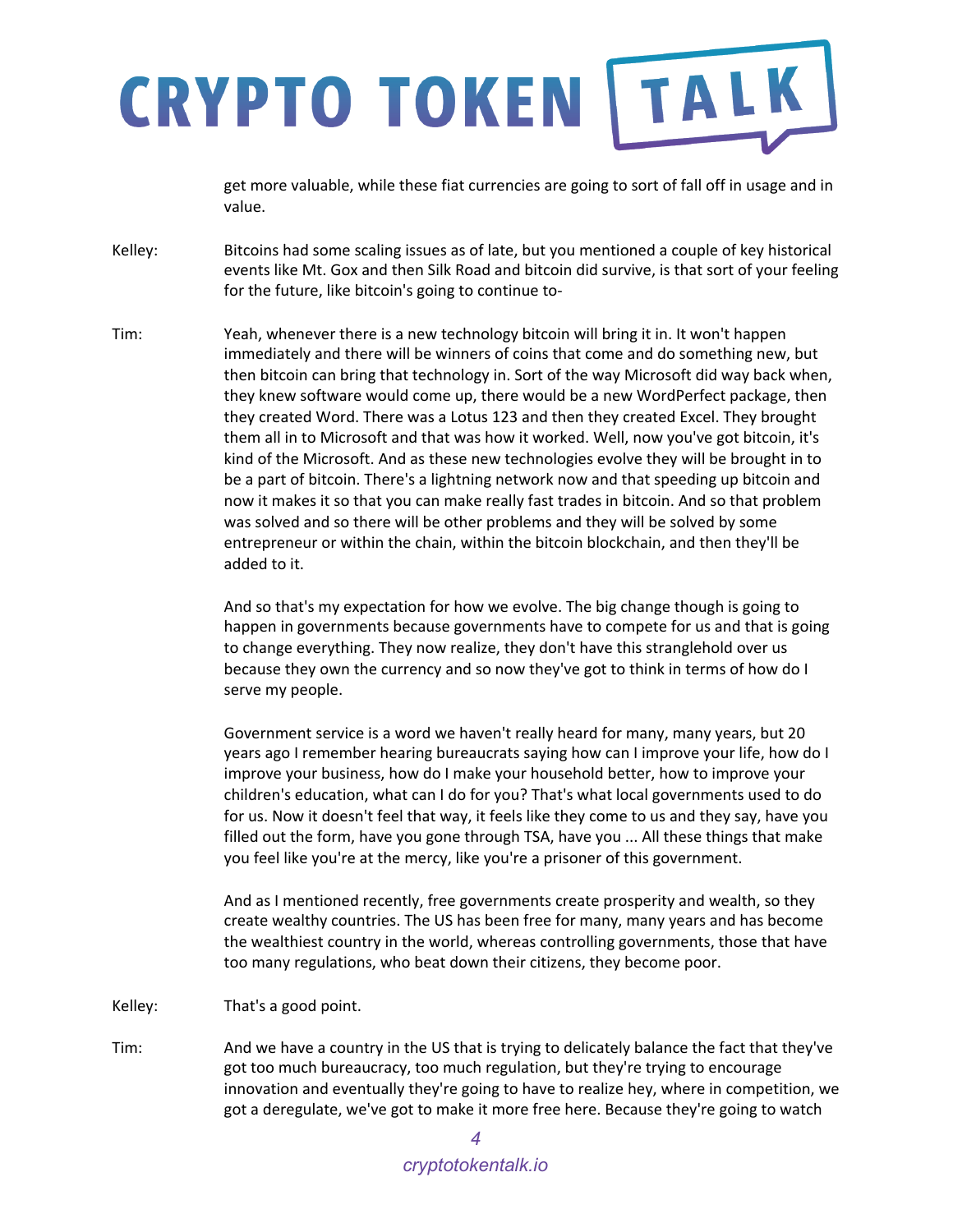as China, who came down very hard on bitcoin, lost all their best bitcoin entrepreneurs. They all went to Japan or Hong Kong or to the US or somewhere else.

And Japan by saying hey, bitcoin's a national currency, attracted all those people. So they became a magnet for the best and brightest entrepreneurs of the world. And in these little countries, Gibraltar, Estonia and Singapore and Cayman, they're all saying, hey, here's an interesting opportunity. We'll make bitcoin a part of our world. Puerto Rico, I'm not sure if it's a country or state or whatever it is, occupied territory-

Kelley: It's a good place to have a lot of crypto wealth because of taxation reasons.

Tim: Right. So they're all saying hey, come to us. We will do a better job for you. And I think the US has to do that and I think China, if they don't want- they're going to start backsliding, this is going to look really bad. They have a huge debt, they have an economy that's counting on an incredibly large growth rate. And their growth rates going to just stop, I mean, this is the biggest growth engine. Bitcoin, the blockchain is the biggest growth engine we've got in the world today. We had the Internet and that increased our world in incredible ways. The US benefited hugely by going hands-off on the Internet and they would benefit hugely if they continue to stay hands-off on bitcoin and the ICO's in the blockchain.

> And China's blocking it off and they're basically taking a growth, a major growth engine, and they're cutting it off. Big mistake.

- Kelley: My last questions going to be around the market today. I heard you say about this time last year that we are experiencing this major shift where everything's moving to tokenization and you were dead on, in terms of the rise of ICO's, which I personally did not see coming, in terms of these infinite growth that was happening, you know Bancor was last, I think May, and then Tezos was this summer and you also had it, some early investments in some key infrastructure plays like Coinbase and Ledger. Now, what is it that you look for or what advice would you give to people who are like, oh my goodness, there's all of these ICO's, what do I do, where do I look, what should I be looking for. I know, obviously, as a venture capitalist there's probably certain things that you have been looking for for many years but what is it that you would give advice to to sort of anybody who was curious how to enter the market. Would it be-
- Tim: Well, I think entering the market, the best way to enter the market is probably just startset up a Coin Base account, buy some bitcoin, just see how it goes. And then maybe, if you run into a coin where you say that's a movement I want to get behind, let's say you're into the woman's movement and suddenly there is a woman's coin. You say, hey, that's of movement I want to get behind and it will be a big economy, maybe you should start that one.

It'll be a big economy and it'll be a movement and that will be a network of great power, so then we say well, that's one I want to get behind. I wouldn't do it based on oh, this is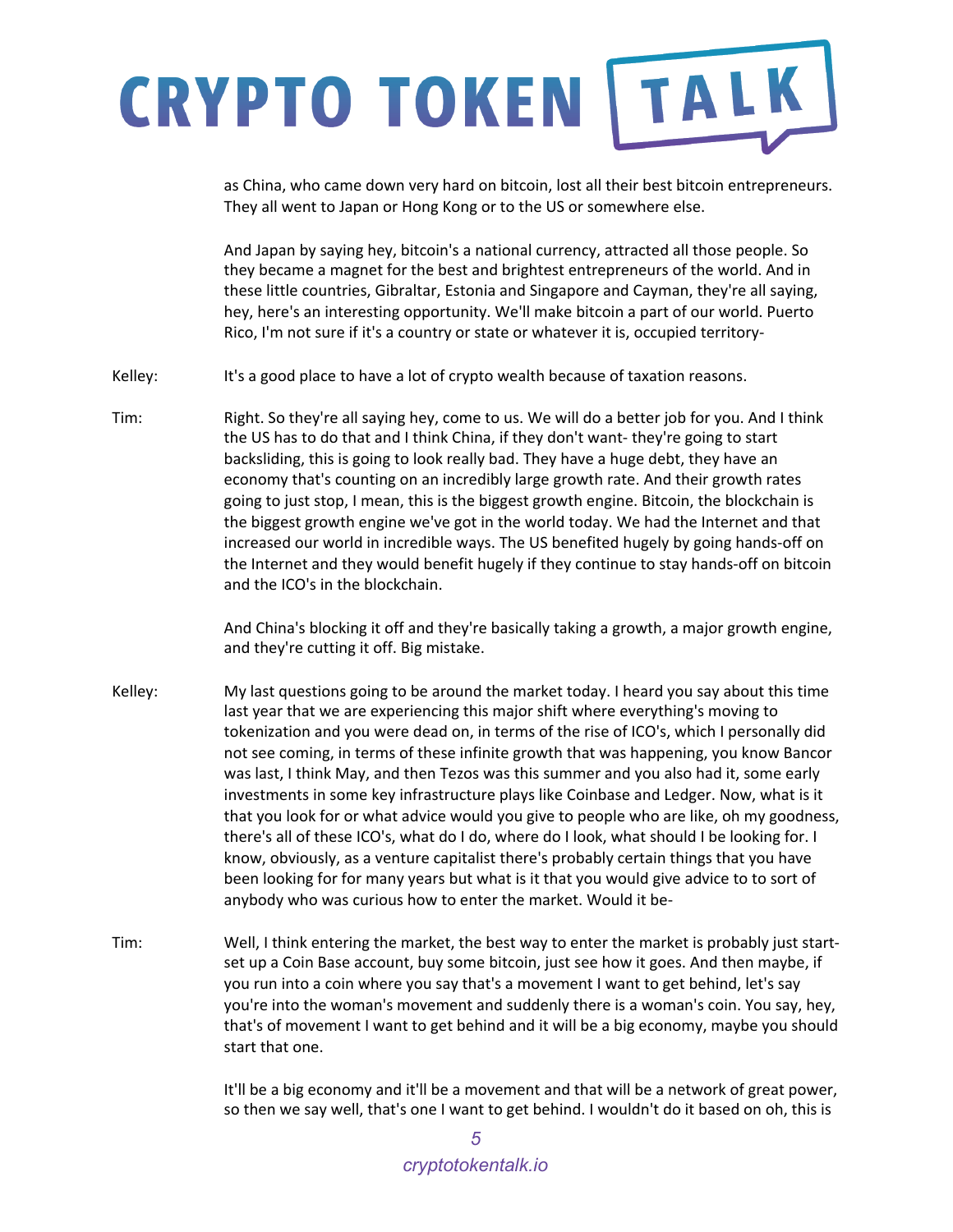a cool name or hey, this is a- I would do it based on if you, well if you get a chance, to meet the entrepreneurs behind it. That's really valuable. We get the benefit of that, we see 30 of these a week.

And then-

Kelley: 30 a week that you take meetings with but probably 100's more that are trying to-

Tim: Oh yeah, a lot more that come, right. Well no, not quite that many that we meet with, I think 30 a week that have real plans with real white paper and the whole- but I think if you're going to get involved then the two things you need are, you need a Coin Base account and it's tied to your bank account and then you can buy and sell and do whatever you want. And then for the smaller crypto currencies you need a ledger, you need one of these little USB ports that keeps your currency safe. And then you put that into a safe place. It's interesting, your ledger, my ledger is much safer than the money I've got in a bank account. And my Coin Base money is much safer than the money I've got in a bank account.

> Because the banks are getting hacked like crazy right now. And they're doing everything they can to try to keep back, it's whack a mole for them. And so they're doing what they can to make sure it's a stable economy going through them. But it's a lot more stable in the bitcoin economy because that has not been hacked, knock on wood, and it is the best and most secure way to store your money. For store of value there is no better system than bitcoin. I guess you could buy a bunch of gold and try to keep it in some vat somewhere safe, I don't know what you do with gold. But with bitcoin you can keep it all in a ledger or on in a coinbase account or wherever and it's secure.

- Kelley: Well, Coinbase, I wouldn't necessarily recommend leaving large amounts on their, like it's better to move it from there to, in case-
- Tim: Well, they have a vault.
- Kelley: Right, that's right. I think they insure-
- Tim: The vault is dead secure.
- Kelley: They insure up to \$200,000 or something like that.
- Tim: Oh, it's a dead secure vault, yeah.
- Kelley: Yeah, good point. Well thank you so much for having this conversation I have a million more questions I could ask so I really appreciate picking your brain.
- Tim: Yeah, I think you got one or two in there edgewise.